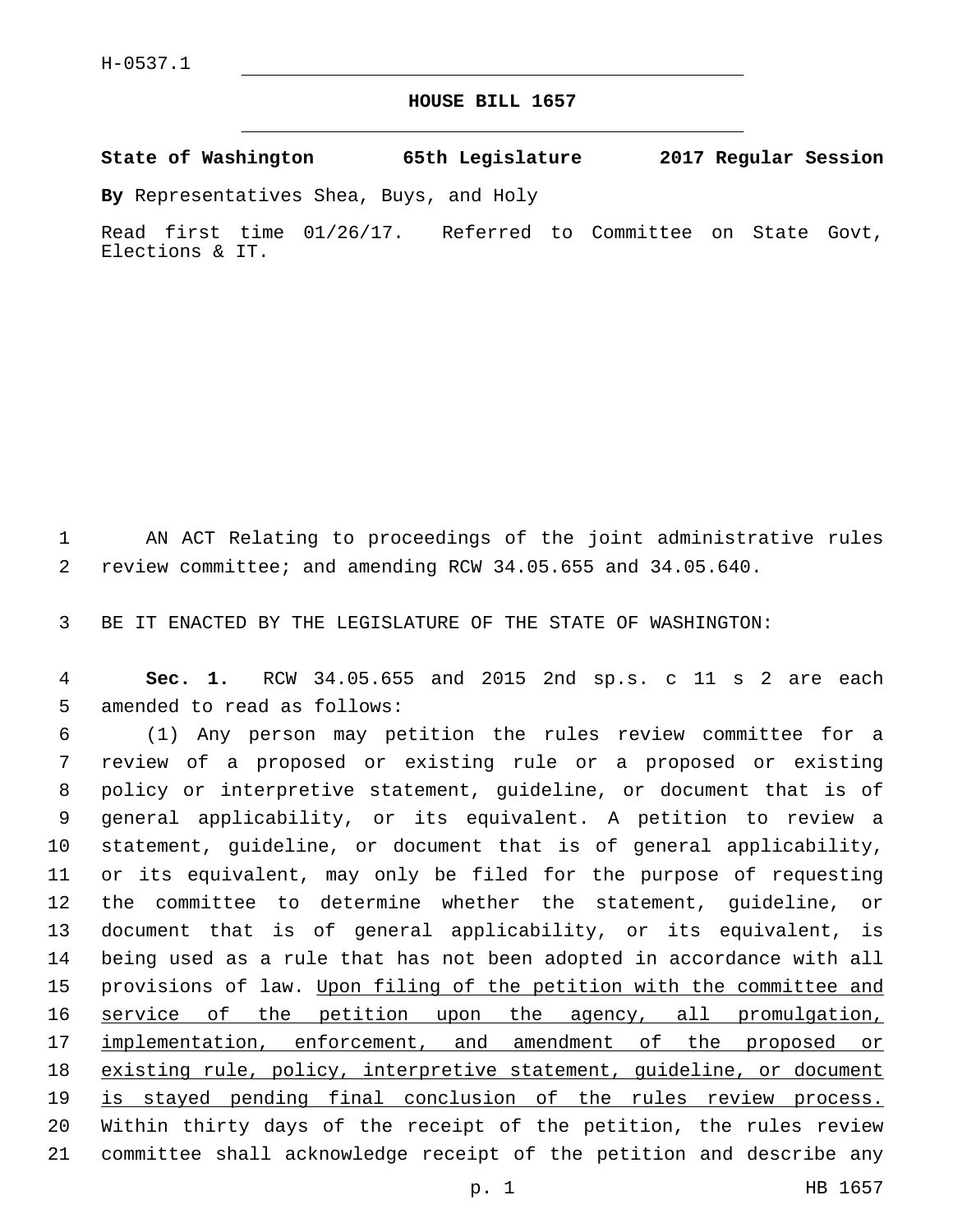initial action taken. If the rules review committee rejects the petition, a written statement of the reasons for rejection shall be included.3

 (2) A person may petition the rules review committee under subsection (1) of this section requesting review of an existing rule only if the person has petitioned the agency to amend or repeal the rule under RCW 34.05.330(1) and such petition was denied.

 (3) A petition for review of a rule under subsection (1) of this 9 section shall:

 (a) Identify with specificity the proposed or existing rule to be 11 reviewed;

 (b) Identify the specific statute identified by the agency as authorizing the rule, the specific statute which the rule interprets or implements, and, if applicable, the specific statute the department is alleged not to have followed in adopting the rule;

 (c) State the reasons why the petitioner believes that the rule is not within the intent of the legislature, or that its adoption was not or is not in accordance with law, and provide documentation to 19 support these statements;

 (d) Identify any known judicial action regarding the rule or 21 statutes identified in the petition.

 A petition to review an existing rule shall also include a copy of the agency's denial of a petition to amend or repeal the rule issued under RCW 34.05.330(1) and, if available, a copy of the 25 governor's denial issued under RCW 34.05.330(3).

 (4) A petition for review of a policy or interpretive statement, guideline, or document that is of general applicability, or its equivalent, under subsection (1) of this section shall:

 (a) Identify the specific policy or interpretative statement, guideline, or document that is of general applicability, or its 31 equivalent, to be reviewed;

 (b) Identify the specific statute which the rule interprets or 33 implements;

 (c) State the reasons why the petitioner believes that the policy or interpretive statement, guideline, or document that is of general applicability, or its equivalent, meets the definition of a rule under RCW 34.05.010 and should have been adopted according to the 38 procedures of this chapter;

 (d) Identify any known judicial action regarding the policy or interpretive statement, guideline, or document that is of general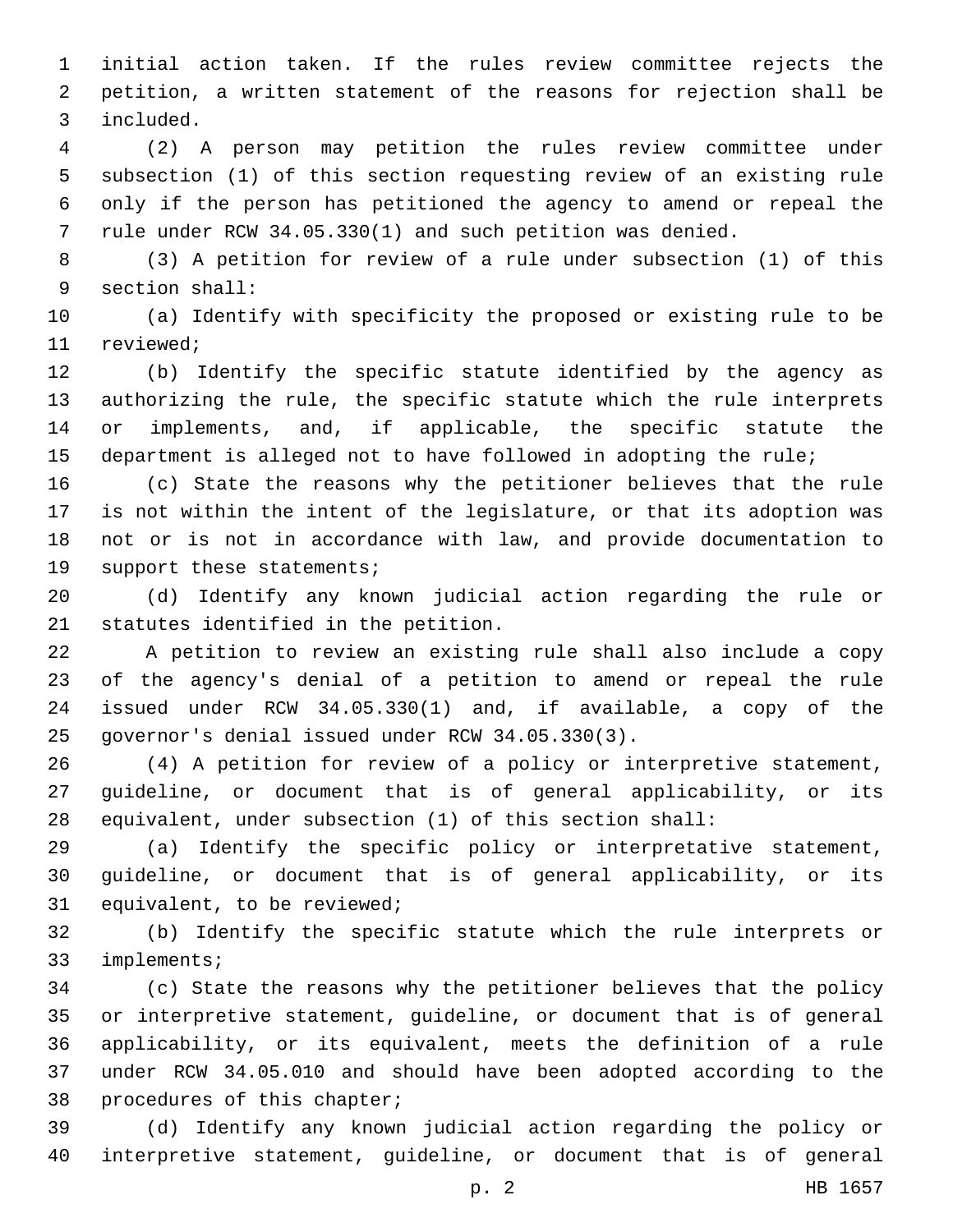applicability, or its equivalent, or statutes identified in the 2 petition.

 (5) Except for petitions that the rules review committee rejects, the rules review committee shall make a final decision within ninety days of receipt of a petition for review under subsection (1) of this section. If the legislature meets in regular or special session at any time before the rules review committee makes a final decision on a petition, the rules review committee may defer making a final decision until after the adjournment sine die of the regular or special session or sessions. The rules review committee shall make a final decision on a deferred petition within ninety days of adjournment. During a legislative session, petitioners may bring any concerns raised in a petition to any legislator, and those concerns 14 may be addressed directly through legislation.

 **Sec. 2.** RCW 34.05.640 and 1998 c 21 s 2 are each amended to read 16 as follows:

 (1) Within seven days of an agency hearing held after notification of the agency by the rules review committee pursuant to RCW 34.05.620 or 34.05.630, the affected agency shall notify the committee of its intended action on a proposed or existing rule to which the committee objected or on a committee finding of the 22 agency's failure to adopt rules.

 (2) If the rules review committee finds by a majority vote of its members: (a) That the proposed or existing rule in question will not be modified, amended, withdrawn, or repealed by the agency so as to conform with the intent of the legislature, (b) that an existing rule was not adopted in accordance with all applicable provisions of law, or (c) that the agency will not replace the policy or interpretive statement, guideline, or document that is of general applicability, 30 or its equivalent, with a rule, the stay described in subsection (1) 31 of this section remains in effect and the rules review committee 32 ((may)) shall, within ((thirty)) ten days from ((notification by the 33 agency of its intended action)) the date of the committee vote, file with the code reviser notice of its objections together with a concise statement of the reasons therefor. Such notice and statement shall also be provided to the agency by the rules review committee.

 (3)(a) ((<del>If the rules review committee makes an adverse finding</del> regarding an existing rule under subsection (2)(a) or (b) of this 39 section, the committee may, by a majority vote of its members,